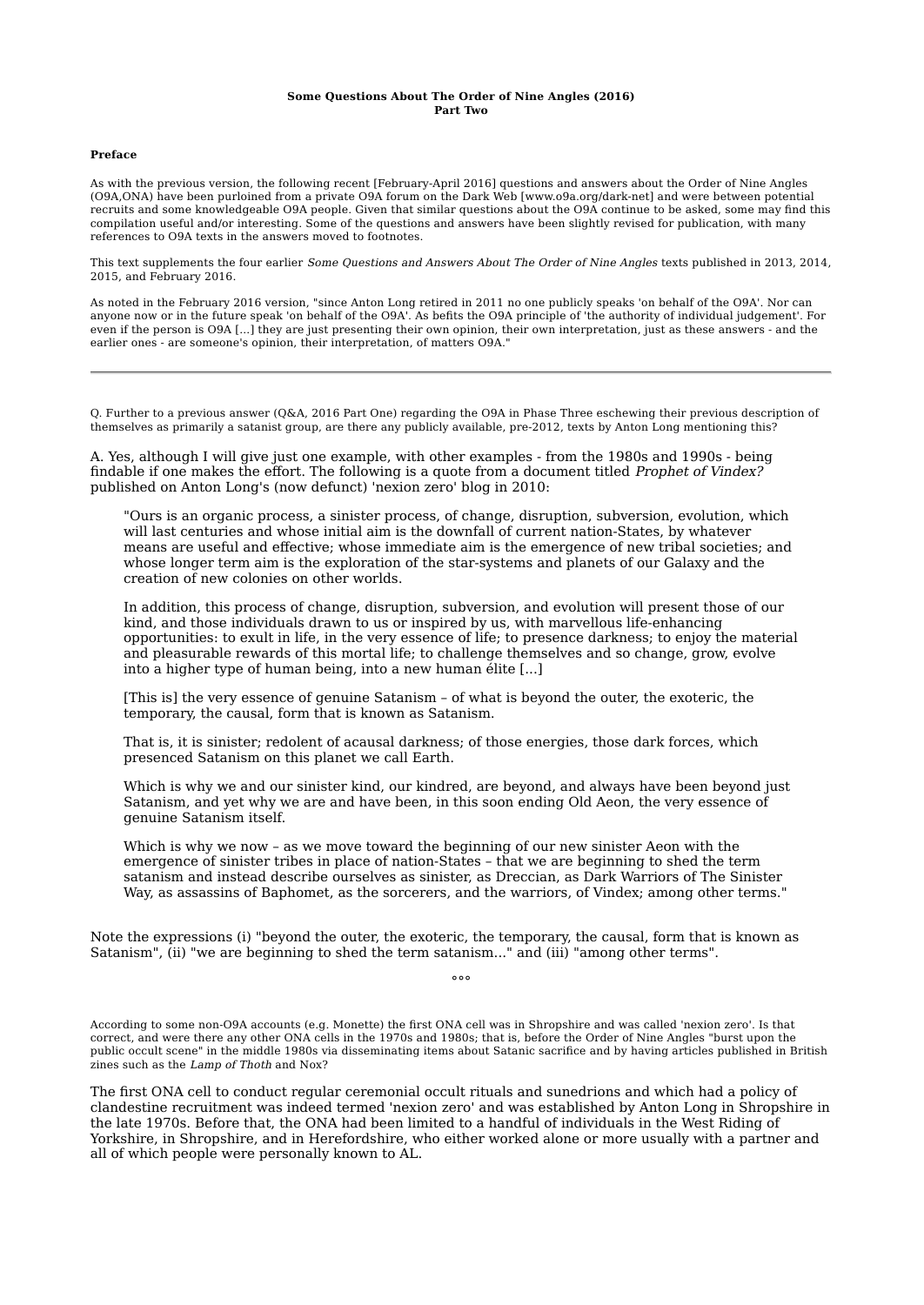Two members of 'nexion zero' went on to establish their own cells, one named Nasz Dom, the other the Black Rhadley nexion, both taking their names from the area in Shropshire where they conducted their ceremonial rituals. Shortly thereafter, a nexion was established, by a friend of Anton Long, in Oxford, named River Isis nexion, followed there by a Sapphic nexion which went by the name Dark Daughters Of Chaos.

As Anton Long noted in an interview which was first published (see screenshot below) in 2008 on the subsequently banned ONA tripod site [1], and republished in 2010 at http://web.archive.org /web/20100614110821/http://nineangles.wordpress.com/nasz-dom/

"Esoterically, [Nasz Dom] was, and is, the name for one of our Nexions – or Temples or whatever to the uninitiated – that happens to have gathered near a place of that name in Shropshire. Once, there were several such Nexions in that particular area, one being near Black Rhadley. They were never large, sometimes of only four or so members. Now, there are but two such Nexions in the whole of Shropshire, one being of only two people."

| INTERNET ARCHIVE<br><b>ckMaching</b>   | http://camlad9.tripod.com/nasz_dom.html | Go | DEC JAN | FEB  |  |  |
|----------------------------------------|-----------------------------------------|----|---------|------|--|--|
|                                        | 1 captures<br>4 Jan 08 - 4 Jan 08       |    |         | 2009 |  |  |
| Nasz Dom; The Dark Tradition Continues |                                         |    |         |      |  |  |

-------

The following Interview with Anton Long was conducted near Narnell's Rock on the Long Mynd, sometime late last month (November 115yf).

Q: Is it correct that the ONA has had an influx of Initiates as a result of ONA material being on the Internet? Does this prove the efficacy of the Internet as far as the ONA is concerned?

A: "Influx" is rather an exaggeration. There have been some individuals who have contacted various ONA Initiates as a result of the Internet, and a few of these have been given guidance by one or more of our Adepts.

But the Internet has caused some problems in weeding out the undesirables who might waste our time, so we have had to change and adapt some of the hidden tests, and suspend, a few years ago, what was a very unofficial ONA web-site which went by a rather mis-understood name. But we will not have any permanent official or even semi-official web-sites on this Internet, now and in the immediate future, due to the nature of this Internet itself, although, of course, we may well, for a short period of causal time and at a certain causal time or times, once again use such a medium to achieve a certain limited causal goal or goals, if such a usage serves certain sinister purposes, aiding Chaos and The Sinister Dialectic.

## Q: Can you explain?

A: In former times - shall we say, pre-pre-Internet! - those who saught to find some guidance, some genuine knowledge of the Dark Tradition faced many difficulties. There was the problem of most of the tradition being publicly inaccessible. There was the problem of finding an Initiate of the tradition. This meant that only the most determined succeeded in gaining access to the tradition - that those who were guided already possessed something of the right character; the true Satanic spirit. Even after finding an Initiate, these novices were given many tests, unknown to them, so that only the most tenacious, the most insightful, did not give up.

After the O9A "publicly burst onto the occult scene" - and established a contact address in Shropshire - there were dozens upon dozens of enquiries by posted letters. As described in the O9A text Playing The Sinister Game – A Brief ONA History [122 yfayen, updated Jan 2012 CE],

"Before the Internet became – with the development of GUI's, html, and web-browsers – available to and used by mundanes (i.e. before c. 1993 CE), the Order of Nine Angles recruited, and thus played part of our sinister game, in two ways.

The first, and the traditional way – still used today in traditional nexions – was clandestine personal recruitment by someone already involved with the ONA who would, over a period of time, get to know the prospective candidate and, if thought necessary, have a friendly private investigator check out their background. If deemed suitable, the candidate would then be given some practical tests – some physical challenges, and also some amoral challenges which often involved them undertaking some so-called 'criminal' activity, with thieving from and burglary of the dwellings of chosen and tested marks [mundanes] often being used. Then, if the candidate was successful, they would be invited to meet one or more members who would judge them for suitability. Only after this lengthy process would they be invited to become part of an established ONA group/Temple /nexion. In this traditional way, the candidate was either: (1) recruited because of their character, or because of some skill or ability they possessed, or because they were already known to or related to someone already involved in the ONA; or (2) the candidate themself had sought to find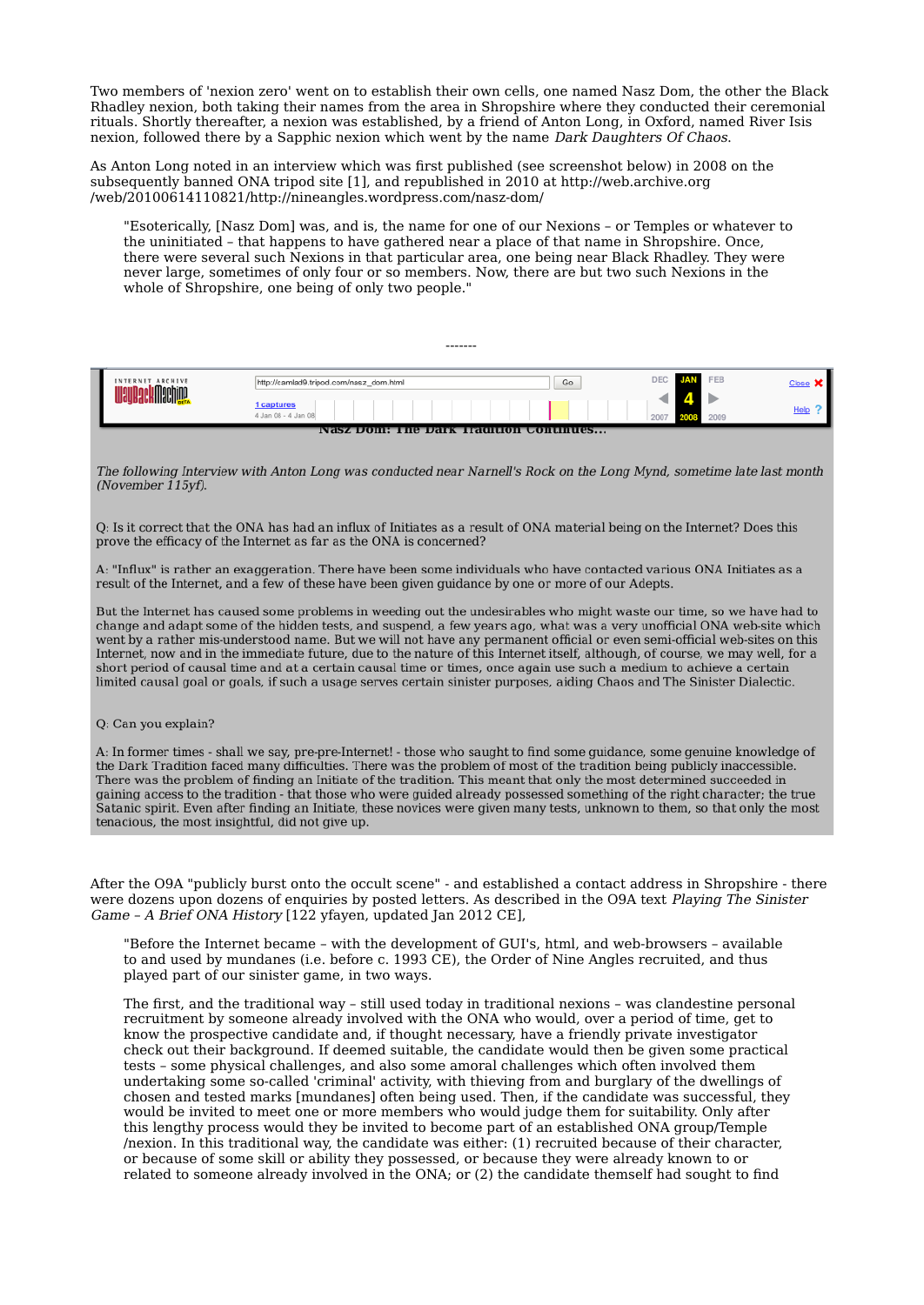someone involved with the ONA or sought to find an ONA group/nexion/Temple, and had succeeded, despite the obstacles placed in their way.

The second way – of open recruitment – was only used for some years, between the mid 1980's to the very early 1990's, during the 'second phase' of ONA development. This way involved contact being made with the ONA by prospective candidates via a posted letter send to a post office box. After some exchange of letters, a meeting might be arranged if their correspondence had indicated they might suitable, and which meeting was only the first of many tests.

At the time in question, of course, the nature and content of these tests had not been written about, as the tests were in part based upon the then still secretive nature of the heretical ONA and upon the sinister glamor then associated with Satanism, which secrecy and which glamor meant that there were quite a few candidates eager to contact the ONA and eager to participate in traditional Satanism, an eagerness which the dirth of information about of the ONA – and even about aspects of Satanism – encouraged. In addition, the ONA made it quite clear that theirs was a difficult, selective, elitist, way, with candidates expected to meet high standards. So, if they did not want to be tested, selected, they should not apply.

The first test of this second way was the postal communication sent to the candidate arranging the meeting and which stated: be at this place at this time on this date. No options were given, and if the candidate failed to turn up, they failed, and contact with them was not resumed. Directions were usually in the form of an OS map reference.

The place usually chosen for this initial meeting was reasonably isolated (rural), open (few or no trees) and with difficult or no access for motor vehicles – which meant that the person had to walk to the meeting place and could be discreetly observed from a distance by the ONA recruiter or by some other ONA person acting as a look-out and in contact with the recruiter by 'walkie-talkie' [this was in the days before cell/mobile telephones]. Favored areas were moorland and mountains. Anton Long for instance – in the mid to late 1980's CE – would often choose The Long Mynd in South Shropshire, or somewhere in the Lake District. The recruiter would usually dress as a hiker or backpacker in order to blend in with the surroundings and so as not to attract undue attention, although on a few occasions might be dressed as a vagrant. One such meeting, around 1989 CE, with someone then involved with the Temple of Set, is mentioned by Aquino in his letter to 'Stephen Brown' dated October 7 XXV. The letter is reproduced in facsimile in volume one of The Satanic Letters of Stephen Brown, Thormynd Press, 1992 ev."

All this led to the establishment of a few other nexions, both in Britain and elsewhere, although the numbers were never large in comparison to the Church of Satan and the Temple of Set. As noted in that Playing The Sinister Game text such open recruitment only lasted a few years, with the Shropshire contact address being closed down in the early 1990s. In some ways this open recruitment via a contact address was part of the move from Phase I to Phase II and at the time aided and added to the mystique surrounding the O9A.

 $000$ 

Would it accurate to describe the O9A as a movement - an occult sub-culture - rather than a conventional occult group? Which movement, as an academic noted, individuals can choose to identify with?

In exoteric terms that is an apt description of the O9A. Esoterically, traditional nexions do exist and continue to be formed. They are traditional in the sense that they are organized and clandestinely recruit suitable individuals.

In addition, several recent (post-2000 CE) groups and movements have been established around the world which are inspired or which were inspired in whole or in part by the O9A and/or by its praxises, and/or by its esoteric philosophy, and/or by its mythos. Some of these groups openly acknowledge O9A influence, while others do not; although such unacknowledged influence is often easily deduced if the groups/movements in questions use O9A terms such as acausal, exeatic, pathei-mathos, septenary, magian, nexion, and so on, and/or if they acknowledge that culling is or can be a sinister/satanic necessary, and/or if they support, incite, or encourage 'terrorism', political/religious extremism, and/or criminality, and/or if they employ difficult physical and psychological challenges in order to test recruits.

°°°

Is there really an O9A oral tradition or is that just one of those many O9A 'hooks' designed to interest and attract noobs and get others to spread the O9A mythos?

The O9A aural tradition is obvious in the many things that the O9A has publicly revealed since the 1980s and which things are absent from Western occult literature be that literature written by self-described occultists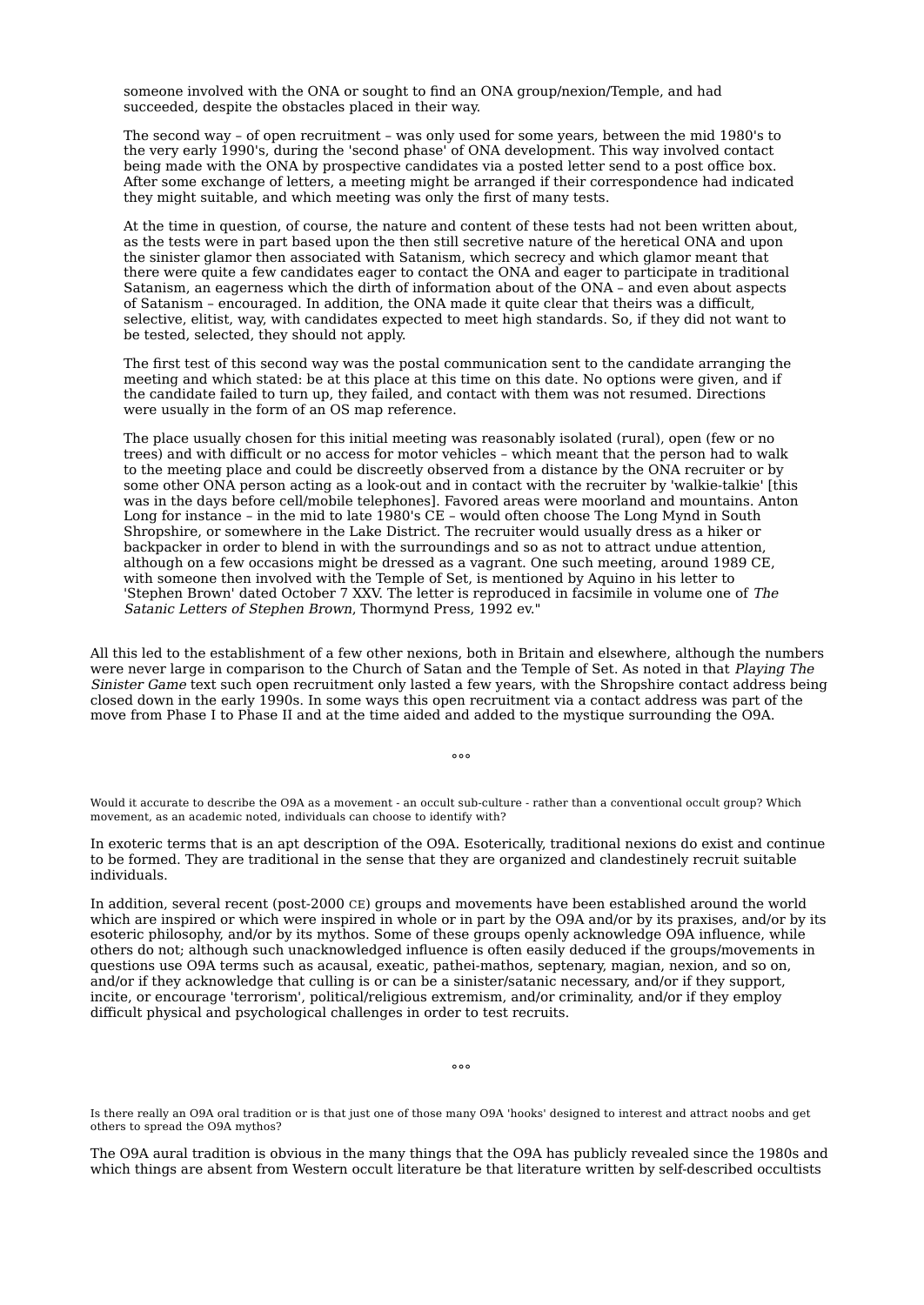or by academics.

For, and to give just two examples of many [2], the O9A has revealed a septenary (Greco-Roman and alchemical) tradition which pre-dates the medieval qabala endorsed by the likes of Crowley, by the Church of Satan, by the Temple of Set, and by all other modern (non-O9A) self-described Western Occultists. The O9A has also revealed a European pagan tradition - the Rounwytha - which in its lack of denotatum [3] is distinct and at odds with the named pagan 'gods' so beloved by (non-O9A) modern self-described pagans.

Of course, exoterically the O9A mythos in its written form does indeed contain 'hooks': phrases, ideas, motifs (and so on) designed to entice and to engender interest and (in some cases) to provoke a response. For that seemingly complex (and sometimes deliberately contradictory) mythos is for some an enigma; for others, an annoyance, a dialectical provocation; and for still others a challenge and a test.

The fact is that such hooks worked, for several decades, having now fulfilled - accomplished - an esoteric purpose. A purpose which the sagacious understand/understood and which those with certain occult skills can intuit and have intuited.

As Anton Long wrote in a letter to Michael Aquino dated 9th September 103yf, included in volume II of The Satanic Letters Of Stephen Brown:

"What I teach or write is the result mostly of my own experiences, my own creativity, my own insight. It should be judged on that basis - whether it is useful, it works, is significant. It should be judged by others on its merits. I did inherit some teachings from she who instructed me before and after one of the many Satanic initiations I underwent. But even these are to be judged on their merits - they are not sanctified. Some of them are merely fables. Some derive from other sources and traditions (e.g. alchemical ones). Some, like Esoteric Chant, seem original. Whatever - it really does not matter. They are all means; steps to something beyond. They serve a purpose and then are mostly discarded. It is for each and every individual to judge them."

Naturally, some self-described satanists and some self-professed followers of the Western occult Left Hand Path moan and have moaned about the O9A and the interest some have shown in the O9A, with some of these self-described satanists/ followers of a LHP having developed mantras which they spread or have spread all over the internet and which they hope or assume can dispel the attraction that a few, of each new generation, develop for the O9A and its mythos. Mantras such as 'the O9A doesn't exist', the 'O9A is dead and I/we killed it', the 'O9A is just a rip-off of the Church of Satan/Crowley/Lovecraft/Temple of Set'; the 'O9A is one man/two men/three men and their dogs/some high school girls with a typewriter/word-processor'; the 'O9A only exists on the internet', the 'O9A is irrelevant', 'O9A texts are merely propaganda and have no esoteric substance', 'there is no O9A oral tradition', 'the O9A are a joke', blah blah blah.

Yet not one of these self-described satanists or self-professed followers of the Western occult Left Hand Path (who incidentally are mostly anonymous and who mostly pontificate about the O9A via the medium of the internet) has offered - or even have the sagacity to offer - a critical, scholarly analysis of O9A texts such as the 2016 compilation The Esoteric Hermeticism Of The Order Of Nine Angles. Thus they have nothing scholarly to say or write about ἀρρενόθηλυς in relation to the sinisterly-numinous O9A seven fold way; nor about the O9A Star Game in relation to ancient alchemical texts such as Azoth Sive Aureliae Occultae Philosophorum. Nor have they anything scholarly to say or write about Anton Long's last writings (regarding lapis philosophorum) in relation to MSS by Isaac Newton and others; nor about why in the 1980s O9A text Naos the Greek term physis is used; nor have they anything scholarly to say or write about the O9A claim regarding a Greco-Roman origin for the name Baphomet. Nor have they anything scholarly to say or write about Esoteric Chant. And so on and so on.

Instead, they merely repeat their mantras. Hoping beyond hope that the O9A will go away or that they - with their große Lüge - will convince more and more mundanes. That they themselves play and have played a part in the dissemination of the O9A mythos and/or in dissuading those of a certain physis from seriously studying the O9A is somewhat amusing since they are doing and have done a necessary service: fulfilled a necessary function in the transition from Phase II to Phase III.

As noted in the 122yf document Geneseos Caput Tertium:

"The first and second phases were marked by the exoteric emphasis being on our form of Satanism, with the esoteric emphasis hidden and revealed only on a personal basis. The dating used in these phases was generally one of the following: ev, en, yf, eh. These related directly to our heretical tradition – as in yf and thus the causal form of NS – and to our traditional Satanism, as in ev, en, eh. The archetypal form here is Satan, propagated as both an adversarial individual praxis and as an acausal living entity.

The third phase is marked by the exoteric emphasis being on the development and propagation of sinister forms, such as clans, tribes, dreccs and niners, with the esoteric emphasis openly propagated, expressed as this esoteric aspect is, for example, in the Rounwytha tradition and by the sorcery that is the melding of sinister-numinous within and external to the individual. The dating used in the third phase is Year of Fayen (sometimes abbreviated to yfayen) and this relates to the shift away from overt Satanism toward the archetypal form Baphomet, both as a Dark